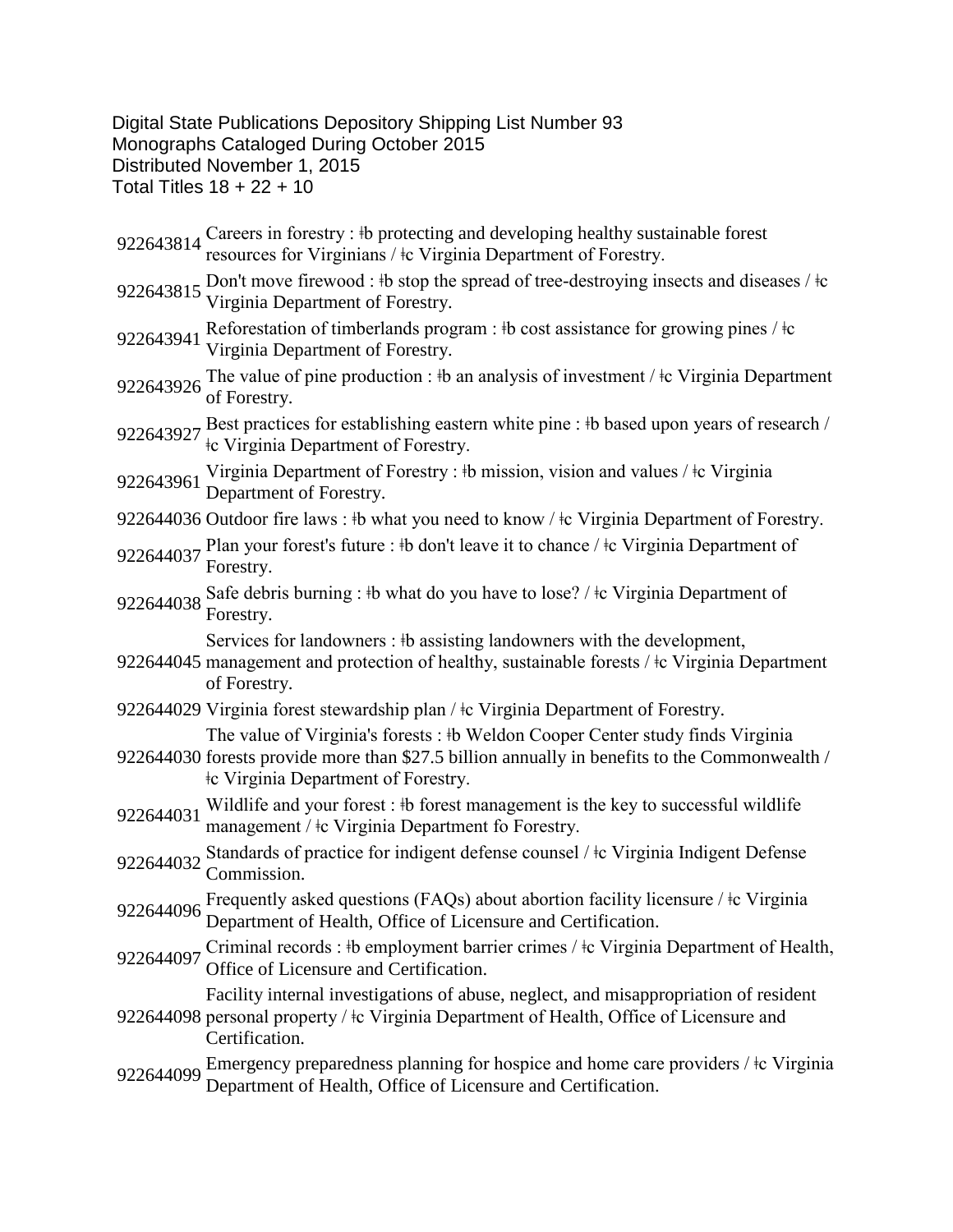Regulations governing the practice of audiology and speech-language

923012558 pathology :  $\frac{1}{8}$  title of regulations : 18VAC30-20-10 et seq. : statutory authority : [section] 54.1-2400 and chapter 26 of title 54.1 of the Code of Virginia / ǂc Virginia Board of Audiolo

923012559 :  $\frac{1}{2}$  the title of regulations : 18 VAC 65-20-10 et seq. : statutory authority : Regulations of the Virginia Board of Funeral Directors and Embalmers

[section] 54.1-2400 and chapter 28 of title 54.1 of the Code of Virginia / ǂc Virginia Board of Funeral Direct

> Regulations for the funeral service internship program : ‡b title of regulations : 18 VAC 65-40-10 et seq. : statutory authority : [section]

923012577 54.1-2400 and chapter 28 of title 54.1 of the Code of Virginia / ǂc Virginia Board of Funeral Directors and Embalm

Regulations of the Virginia Board of Optometry : ‡b title of regulations

 $923012578$  : 18 VAC 105-20-10 et seq. : statutory authority : [section] 54.1-2400<br>923012578 and shapter 32 of title 54.1 of the Code of Virginia (to Virginia Board and chapter 32 of title 54.1 of the Code of Virginia / ǂc Virginia Board of Optometry.

923012545 : 18 VAC 110-20-10 et seq. : statutory authority : 54.1-2400 and Regulations governing the practice of pharmacy : ‡b title of regulations

chapter 33 and 34 of title 54.1 of the Code of Virginia.

923012590 Regulations governing the practice of nursing home administrators :  $\dagger b$ title of regulations : 18 VAC95-20-10 et seq. : statutory authority :

54.1-2400 and chapter 31 of title 54.1 of the Code of Virginia /  $\pm$ c Virginia Board of Long-Term Care Administrator

Regulations governing the practice of assisted living facility

- 922971563 administrators :  $\frac{1}{2}$  title of regulations : 18 VAC95-30-10 et seq. : statutory authority : [section] 54.1-2400 and chapter 31 of title 54.1 of the Code of Virginia / ǂc Virginia Board of Long-T
- 923012546 Drug laws for practitioners /  $\frac{1}{2}$  Commonwealth of Virginia, Department of Health Professions.

Regulations governing the practice of licensed acupuncturists : ‡b title of regulations : 18 VAC 85-110-10 et seq. : statutory authority :

923012591 [section] 54.1-2400 and chapter 29 of title 54.1 of the Code of Virginia / ǂc Virginia Board of Medicine.

923012530 and chiropractic :  $\frac{1}{2}$  title of regulations : 18 VAC 85-20-10 et seq. : Regulations governing the practice of medicine, osteopathy, podiatry

statutory authority : [section] 54.1-2400 and chapter 29 of title 54.1 of the Code of Virginia / ǂc Virginia Board

Regulations governing the practice of physician assistants : ǂb title of regulations : 18 VAC 85-50-10 et seq. : statutory authority : [section]

923012516 54.1-2400 and chapter 29 of title 54.1 of the Code of Virginia / ǂc Virginia Board of Medicine.

923012560 surgical technologists : #b title of regulations : 18 VAC 85-160-10 et Regulations governing the registration of surgical assistants and seq. : statutory authority : [section]54.1-2400 and chapter 29 of title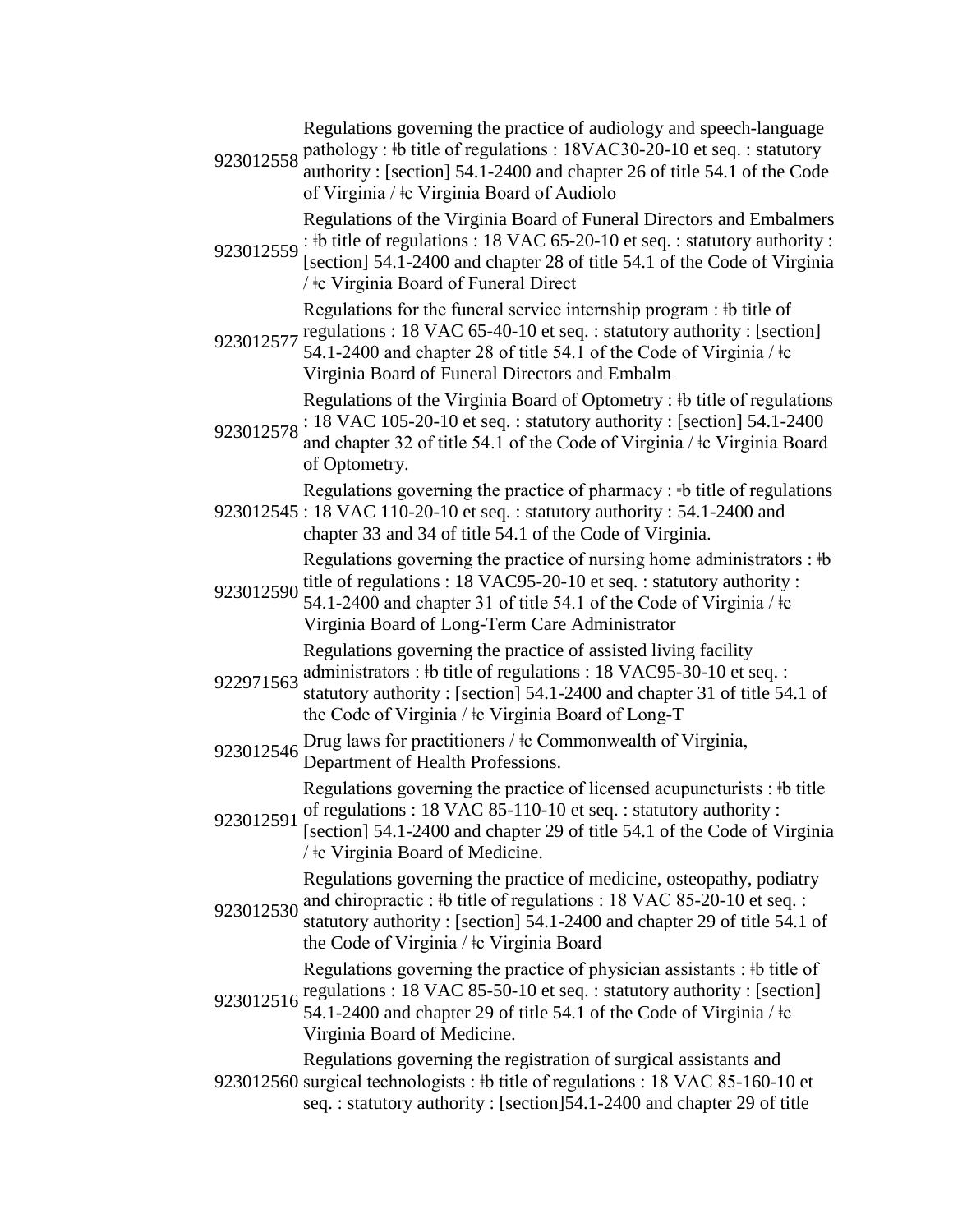54.1 of the Code of Virginia / ǂc the Virginia

Regulations for medication administration and immunization protocol :

923012525 <sup>‡</sup>b title of regulations : 18 VAC 90-21-10 et seq. : statutory authority :<br>923012525  $\frac{1}{2}$  [section] 54.1.2400 and abantar 20 of title 54.1 of the Gode of Virginia [section] 54.1-2400 and chapter 30 of title 54.1 of the Code of Virginia / ǂc Virginia Board of Nursing.

> Regulations for prescriptive authority for nurse practitioners : ‡b title of regulations : 18 VAC 90-40-10 et seq. : statutory authority : [sections]

923012579 54.1-2400 and 54.1-2957.01 of the Code of Virginia / ǂc Virginia Board of Nursing [and] Virginia Board of Regulations governing the licensure of nurse practitioners : ‡b title of

regulations : 18 VAC 90-30-10 et seq. : statutory authority : [sections]

923012526 Egulations : 10 VAC 50-50-10 et seq. : statutory authority : [sections] Nursing [and] Virginia Board of Medici

Regulations governing the practice of nursing : ‡b title of regulations :

923012539 18 VAC 90-20-10 et seq. : statutory authority : 54.1-2400 and chapter 30 of title 54.1 of the Code of Virginia / ǂc Virginia Board of Nursing. Regulations governing the practice of psychology : ǂb title of

923012540 regulations : 18 VAC 125-20-10 et seq. : statutory authority : 54.1- 2400 and chapter 36 of title 54.1 of the Code of Virginia / ǂc Virginia

Board of Psychology. Regulations governing the practice of veterinary medicine : ǂb title of

regulations : 18 VAC 150-20-10 et seq. : statutory authority : 54.1-

- 923012618 2400 and chapter 38 of title 54.1 of the Code of Virginia / ǂc Virginia Board of Veterinary Medicine.
- 923012476 Virginia surface mine foreman continuing education program /  $\pm c$ <br>Virginia Department of Mines, Minerals, and Energy.
- 923012477 Virginia underground shot firer continuing education program /  $\pm c$ <br>Virginia Department of Mines, Minerals, and Energy.
- 923012632 Virginia underground mine foreman continuing education program /  $\pm c$ <br>Virginia Department of Mines, Minerals, and Energy.
- 923012633 News you need : ‡b prescribing Schedule II hydrocodone combination products / ‡c Virginia Department of Health Professions.